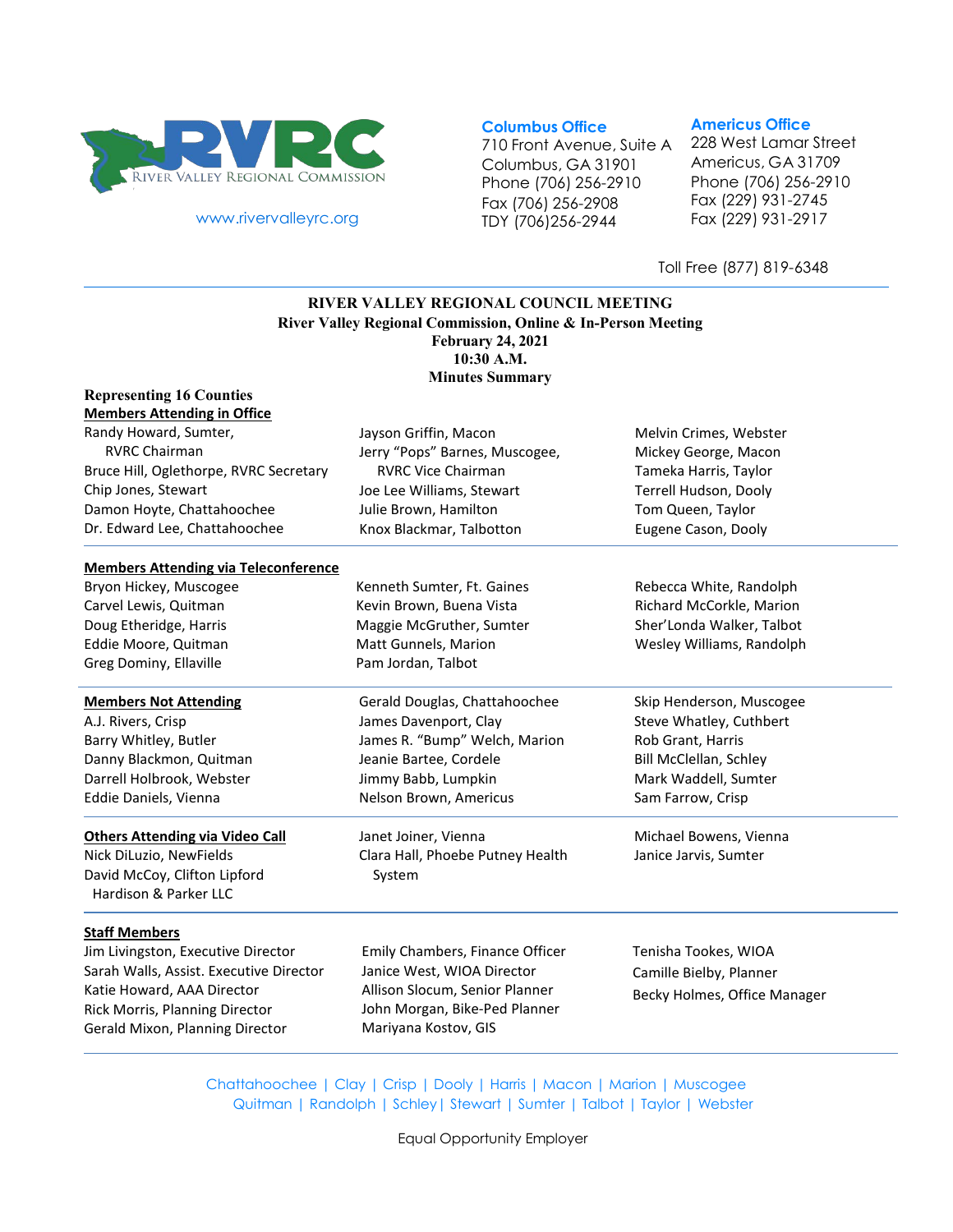## **WELCOME AND RECOGNITION OF VISITORS**

Randy Howard, Chairman, brought the River Valley Regional Commission meeting to order at 10:30 a.m. He thanked everyone for joining the meeting either in person or by teleconference. Those joining by tele-conference were able to ask questions by e-chat or by messaging Jim Livingston, Executive Director, on his cell phone.

Jerry "Pops" Barnes, Vice Chairman, then gave the invocation and Bruce Hill, Secretary, led the council in the Pledge of Allegiance.

### **REVIEW AND APPROVAL OF MINUTES\***

Council reviewed minutes of the January 27, 2021 council meeting which were either mailed or emailed to council members the previous week for their review. The minutes were also included in the council packets available at the meeting.

There being no additions or changes, Randy Howard, Chairman, requested a motion to approve the January 27, 2021 council minutes.

Julie Brown, City of Hamilton, made the motion to approve the January 27, 2021 minutes as presented; Chip Jones, Stewart County, seconded the motion. The motion passed with no opposition.

### **REVIEW AND APPROVAL OF FY2020 INDEPENDENT AUDIT REPORT\***

David McCoy, CPA, from the auditing firm of Clifton, Lipford, Hardison & Parker, LLC, attended the meeting to review the FY2020 (year ending June 30, 2020) Comprehensive Annual Financial Report compiled by the River Valley Regional Commission finance staff and independently audited by their firm. Mr. McCoy explained that, despite the challenges in working with COVID and new funding sources, the RVRC received an unmodified opinion, which is the highest opinion possible.

It was noted that the audit report is on the RVRC website for further review. For any questions, please contact Emily Chambers, Finance Officer, at 706-256-2910.

Randy Howard, Chairman, then asked for a motion to accept the FY2020 Comprehensive Annual Financial Report (CAFR).

Knox Blackmar, City of Talbotton, made the motion to approve the FY2020 Comprehensive Annual Financial Report as presented; Jerry "Pops" Barnes, Muscogee County, seconded the motion. The motion passed with no opposition.

## **RESOLUTION TO ENTER INTO FY22 CONTRACT WITH DEPARTMENT OF HUMAN SERVICES (DHS) FOR THE PROVISION OF AGING SERVICES AND ADOPTION OF AGING AREA PLAN\***

Katie Howard, AAA Director presented the Area Agency on Aging's Area Plan, which is required to be updated every five years, and the resolution to enter into the FY22 contract with the Department of Human Services (DHS) for the provision of aging services.

Randy Howard, Chairman, then asked for a motion to approve the resolution to enter into an FY22 contract with the DHS for the provision of aging services and an adoption of the Area Agency on Aging's Area Plan as presented.

Carvel Lewis, Quitman County, made the motion to approve the resolution to enter into an FY22 contract with the DHS for the provision of aging services and an adoption of the Area Agency on Aging's Area Plan as presented; Knox Blackmar, Talbotton, seconded the motion. The motion passed with no opposition.

> Chattahoochee | Clay | Crisp | Dooly | Harris | Macon | Marion | Muscogee Quitman | Randolph | Schley| Stewart | Sumter | Talbot | Taylor | Webster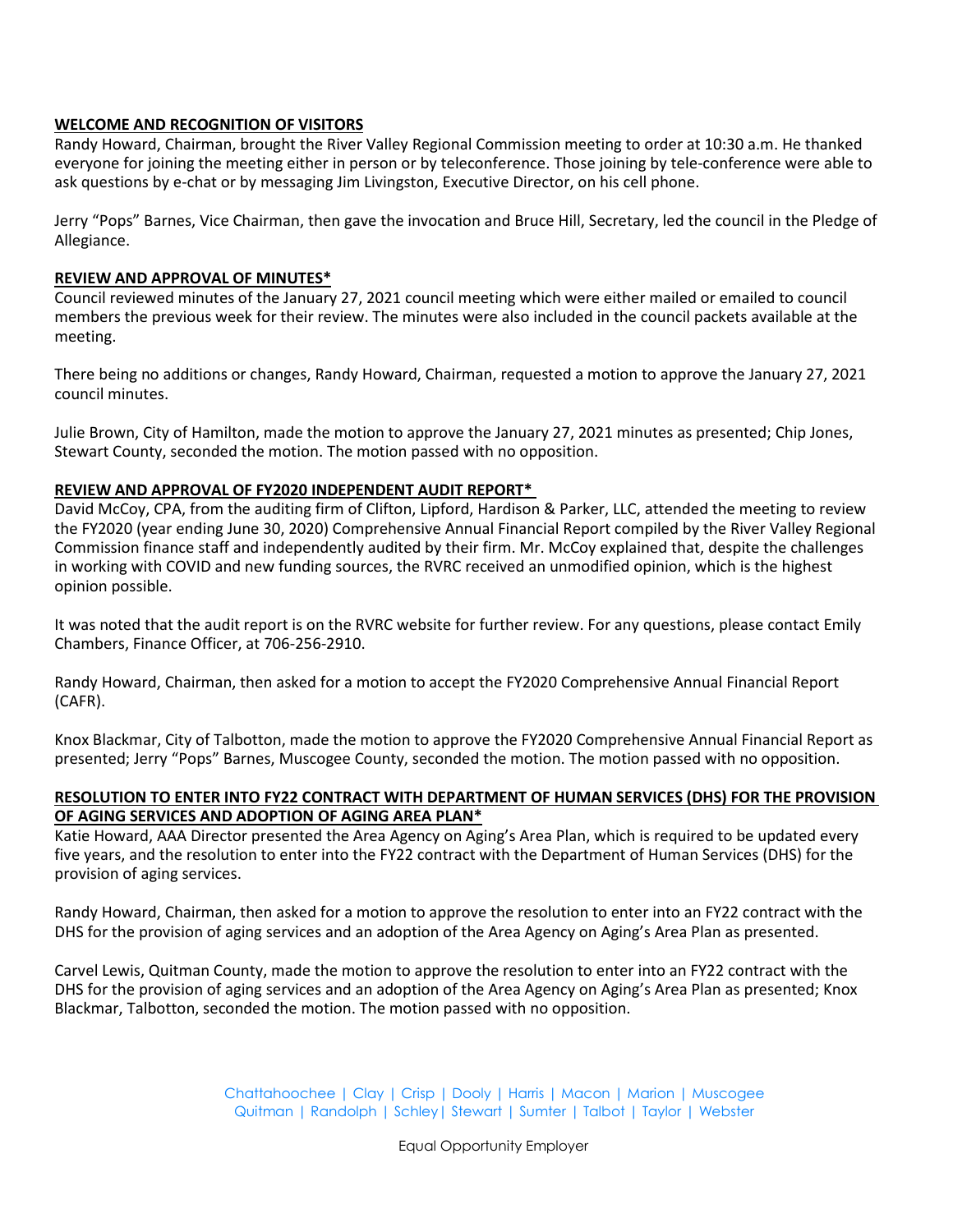### **BROWNFIELD UPDATE**

Nick DiLuzio, NewFields, updated the council on the current status of the Brownfield's project. Mr. DiLuzio explained there are 3 phases in the review and submitting of documentation of properties. He said it is currently in the process of reviewing and submitting documentation on properties in Crisp, Dooly, Macon and Sumter counties.

**Phase 1.** The purpose of the Phase I is Site Assessment. This is find out the likelihood that environmental contamination is present at a site, which is determined by a thorough site investigation. This assessment includes a visual site assessment, an interview with past and present owners/occupants, a search for any environmental liens, a review of historical documents, and a search of databases regarding contamination at or near the site. Findings in the Phase I report determine whether or not further investigation is warranted.

**Phase 2:** Phase II Site Investigations include a more thorough review of site conditions which may include performing collecting soil samples; installing water monitoring wells and collecting groundwater samples from each well; and analyzing all samples for the presence of contaminants. This allows for a more comprehensive report of what contaminants are present on the property (as well as how much).

**Phase 3:** Phase III Investigation and Remedial Action Plan is typically the final stage of a Brownfields Assessment Program. Phase III investigations may consist of additional collection of samples and continued investigation of any anomalies discovered during the Phase II investigation. A Remedial Action Plan is then determined. This plan consists of a Soils and Material Management Plan for off-site disposal or on-site reuse of impacted soil, suggestions for ongoing groundwater monitoring, a list of permit requirements needed to engage in remedial action, and suggestions for the use of institutional controls such as activity use restrictions.

Mr. DiLuzio said when these possible problems are take care of many developers will be more interested in planning future developments in the area.

# **TRANSPORTATION INVESTMENT ACT UPDATE**

Jim Livingston, Executive Director of the RVRC gave the council an update on the latest changes to the TIA Roundtable. The full River Valley Roundtable met in February and discussed two items: selecting a chairman and updating the Roundtable on Columbus' position regarding the initiative. Carvel Lewis was selected to be the new River Valley TIA Roundtable Chairman. The Executive Committee members for the River Valley TIA Roundtable are: Carvel Lewis, George Neal, Barry Blount, Micky George and Skip Henderson. Mayor Henderson also gave the full Roundtable an update on Columbus' position on the TSPOST renewal effort. He reported that the Columbus is going to take the same neutral stance it did in the previous effort in 2012.

### **STAFF REPORTS**

Sarah Walls, Assistant Executive Director; reported that the Comprehensive Economic Development Strategy Initiatives Update has been completed, approved by the CEDS committee, the RVRC Council and has now been submitted to Economic Development Administration.

New EDA Regional Planners, Camille Bielby and Savannah Brown, are working hard to familiarize themselves in areas of transportation and the EDA COVID-19 Supplemental Planning Grant. They are also assisting with the upcoming city/county managers meeting.

Emily Chambers, Finance Officer, reported that through December of 2020 the RVRC has had a net increase in fund balance in the operating funds of \$38,414. We are slightly below the fifty-percent target of budgeted expenditures for the first half of the year at 47.6% in the General Fund and 46% in the Internal Service Fund. Revenues in the General Fund are at 45% of the budgeted amount. Total Unassigned Fund Balance in the General Fund is \$820,548 dollars, \$620,000 of which is cash balance. Our loan funds are doing well this year, with a net income of \$8,405 at December 31. Net position of these Enterprise Funds as of December 31, 2021 was \$1.157 million.

> Chattahoochee | Clay | Crisp | Dooly | Harris | Macon | Marion | Muscogee Quitman | Randolph | Schley| Stewart | Sumter | Talbot | Taylor | Webster